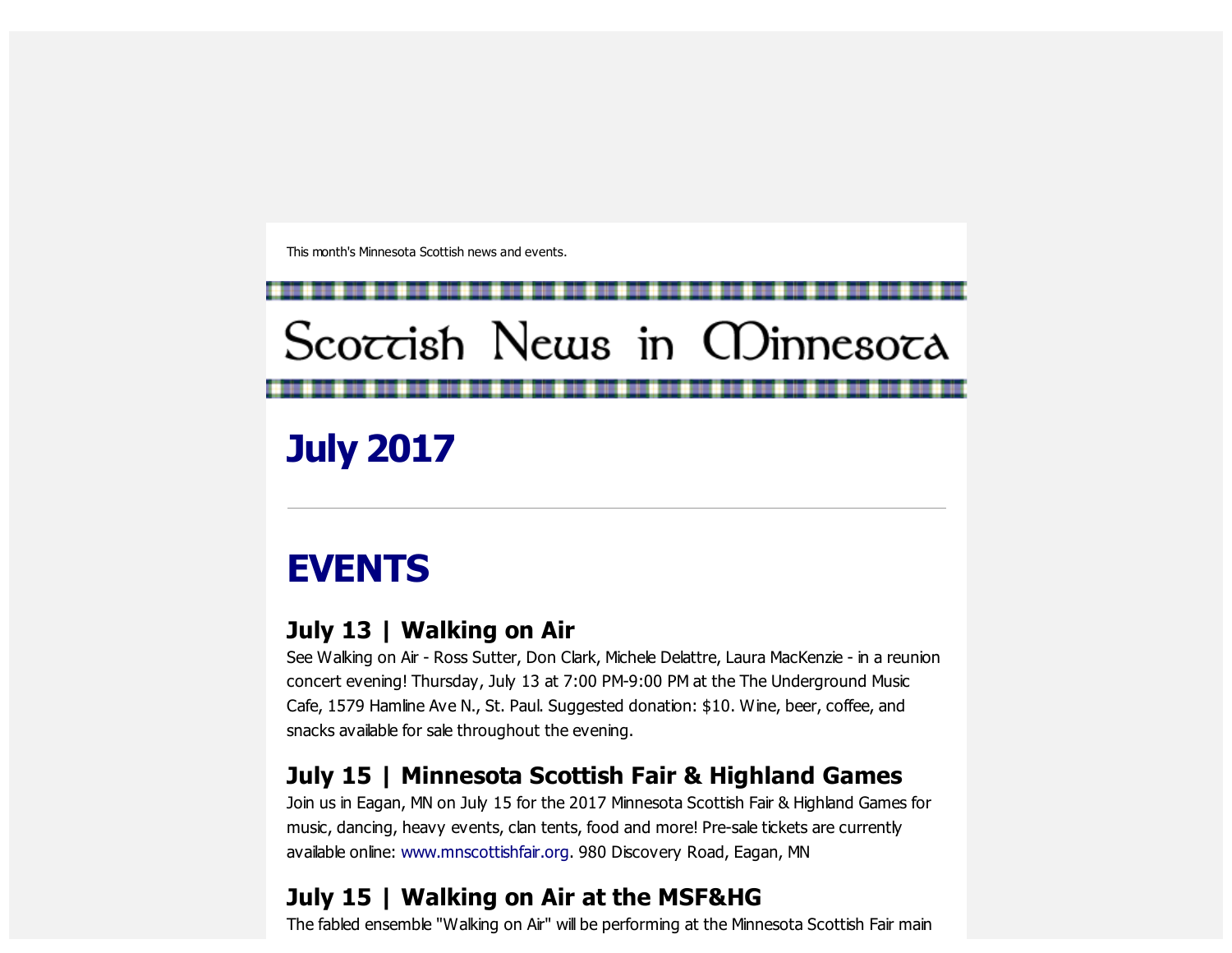stage this year! A grand reunion of Laura MacKenzie, Ross Sutter, Don Clark, Michele Delattre. At 11 AM and 2 PM. We are so looking forward to this!

#### July 29 | Vintage Band Festival

Brass Lassie will be performing at the Vintage Band Festival in Downtown Northfield, Bridge Square, Northfield, MN. Saturday, July 29 at 4:00 PM—4:45 PM. Free and open to all - check out the full schedule: [www.vintagebandfestival.org](http://scottishamericancentermn.us10.list-manage1.com/track/click?u=2fe4099001736ac4b948473e4&id=dde2ab6a23&e=6b0ba04b53) [www.lauramackenzie.com/brass-lassie](http://scottishamericancentermn.us10.list-manage1.com/track/click?u=2fe4099001736ac4b948473e4&id=2b7858ba51&e=6b0ba04b53)

#### July 21 | Dunquin at Alden Square Potluck and Music **Concert**

[Dunquin](http://scottishamericancentermn.us10.list-manage.com/track/click?u=2fe4099001736ac4b948473e4&id=e5a25c050f&e=6b0ba04b53) plays Friday, July 21st Alden Square Potluck and Music Concert Potluck starts 6:30 PM in Alden Square Park, 1130 Gibbs Avenue in Saint Paul (St Anthony park Neighborhood, close to Como and Raymond Aves). ALL welcome; come a stranger, leave as a neighbor! Music commences around 7 PM. Open to all! We'll play Scottish and Irish trad music (and a rag or two!).

#### July 23 | Dunquin at Sibley House Fur Trade Weekend

Dunquin performs on Sunday, July 23rd at Sibley House Fur Trade [Weekend](http://scottishamericancentermn.us10.list-manage1.com/track/click?u=2fe4099001736ac4b948473e4&id=53bd8c095d&e=6b0ba04b53) in old Mendota, Sibley Memorial Highway, Saint Paul. Dunquin plays music from French Canada, America, Ireland and Scotland, all afternoon. Modest admission charge. Crafts, demonstrations, music, food, both Saturday and Sunday, although we are there Sunday afternoon only.

# **NEWS**

#### Do you like kilts and travel?

The Celtic Croft is looking for a crew, preferably a two person team, to travel around the country attending Scottish, Irish, and other Celtic festivals and events. This job can be done by one multi-talented individual, but is obviously easier with two people with different talents sharing the work and responsibilities.

The job will require long hours sitting in a truck, towing a trailer, hard work, and heavy lifting. You must be friendly, outgoing, and good with customers (retail experience is a benefit).